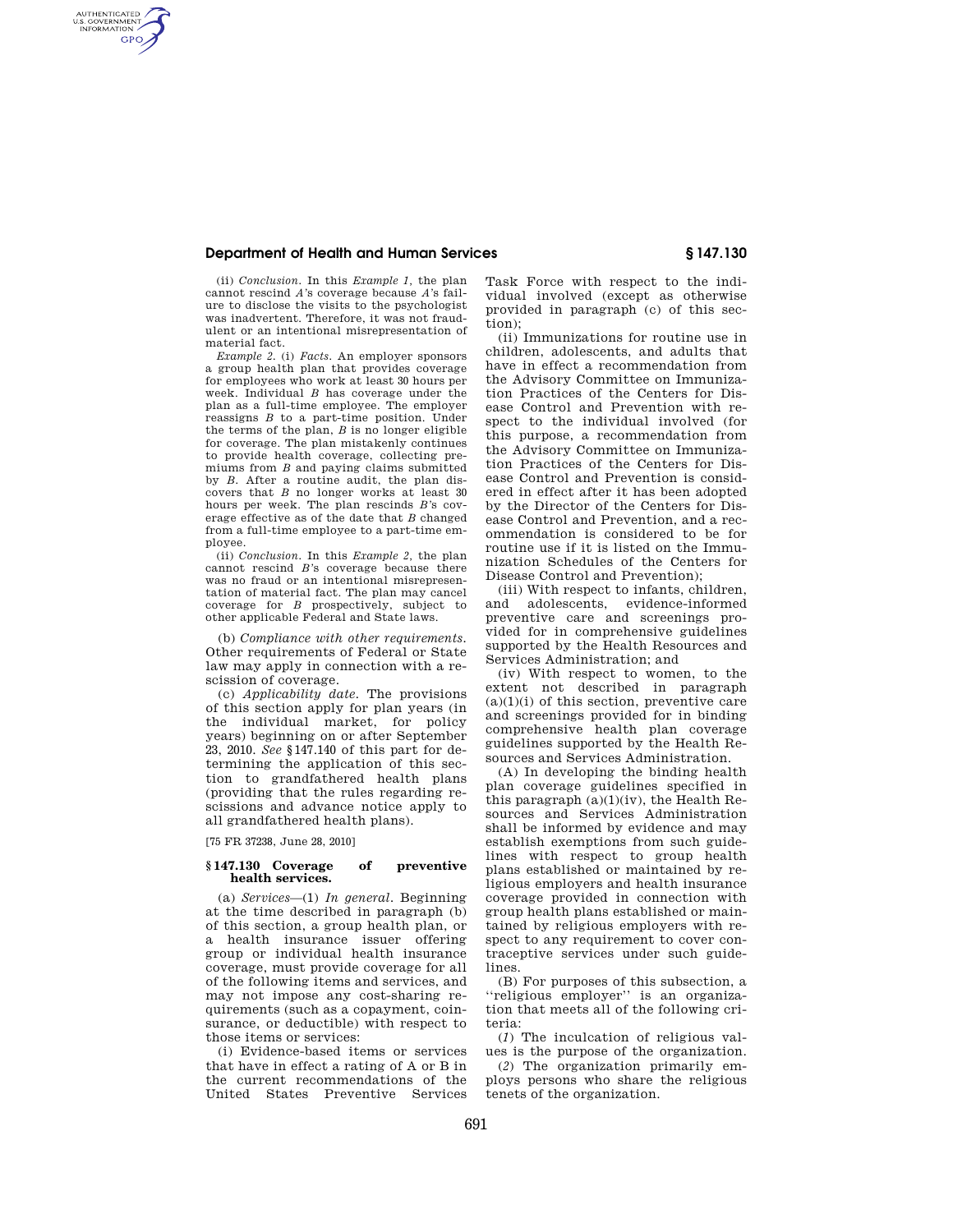(*3*) The organization serves primarily persons who share the religious tenets of the organization.

(*4*) The organization is a nonprofit organization as described in section 6033(a)(1) and section  $6033(a)(3)(A)(i)$  or (iii) of the Internal Revenue Code of 1986, as amended.

(2) *Office visits*—(i) If an item or service described in paragraph (a)(1) of this section is billed separately (or is tracked as individual encounter data separately) from an office visit, then a plan or issuer may impose cost-sharing requirements with respect to the office visit.

(ii) If an item or service described in paragraph (a)(1) of this section is not billed separately (or is not tracked as individual encounter data separately) from an office visit and the primary purpose of the office visit is the delivery of such an item or service, then a plan or issuer may not impose costsharing requirements with respect to the office visit.

(iii) If an item or service described in paragraph (a)(1) of this section is not billed separately (or is not tracked as individual encounter data separately) from an office visit and the primary purpose of the office visit is not the delivery of such an item or service, then a plan or issuer may impose cost-sharing requirements with respect to the office visit.

(iv) The rules of this paragraph (a)(2) are illustrated by the following examples:

*Example 1.* (i) *Facts.* An individual covered by a group health plan visits an in-network health care provider. While visiting the provider, the individual is screened for cholesterol abnormalities, which has in effect a rating of A or B in the current recommendations of the United States Preventive Services Task Force with respect to the individual. The provider bills the plan for an office visit and for the laboratory work of the cholesterol screening test.

(ii) *Conclusion.* In this *Example 1,* the plan may not impose any cost-sharing requirements with respect to the separately-billed laboratory work of the cholesterol screening test. Because the office visit is billed separately from the cholesterol screening test, the plan may impose cost-sharing requirements for the office visit.

*Example 2.* (i) *Facts.* Same facts as *Example 1.* As the result of the screening, the individual is diagnosed with hyperlipidemia and

**§ 147.130 45 CFR Subtitle A (10–1–11 Edition)** 

is prescribed a course of treatment that is not included in the recommendations under paragraph (a)(1) of this section.

(ii) *Conclusion.* In this *Example 2,* because the treatment is not included in the recommendations under paragraph (a)(1) of this section, the plan is not prohibited from imposing cost-sharing requirements with respect to the treatment.

*Example 3.* (i) *Facts.* An individual covered by a group health plan visits an in-network health care provider to discuss recurring abdominal pain. During the visit, the individual has a blood pressure screening, which has in effect a rating of A or B in the current recommendations of the United States Preventive Services Task Force with respect to the individual. The provider bills the plan for an office visit.

(ii) *Conclusion.* In this *Example 3,* the blood pressure screening is provided as part of an office visit for which the primary purpose was not to deliver items or services described in paragraph (a)(1) of this section. Therefore, the plan may impose a cost-sharing requirement for the office visit charge.

*Example 4.* (i) *Facts.* A child covered by a group health plan visits an in-network pediatrician to receive an annual physical exam described as part of the comprehensive guidelines supported by the Health Resources and Services Administration. During the office visit, the child receives additional items and services that are not described in the comprehensive guidelines supported by the Health Resources and Services Administration, nor otherwise described in paragraph (a)(1) of this section. The provider bills the plan for an office visit.

(ii) *Conclusion.* In this *Example 4,* the service was not billed as a separate charge and was billed as part of an office visit. Moreover, the primary purpose for the visit was to deliver items and services described as part of the comprehensive guidelines supported by the Health Resources and Services Administration. Therefore, the plan may not impose a cost-sharing requirement for the office visit charge.

(3) *Out-of-network providers.* Nothing in this section requires a plan or issuer that has a network of providers to provide benefits for items or services described in paragraph  $(a)(1)$  of this section that are delivered by an out-ofnetwork provider. Moreover, nothing in this section precludes a plan or issuer that has a network of providers from imposing cost-sharing requirements for items or services described in paragraph (a)(1) of this section that are delivered by an out-of-network provider.

(4) *Reasonable medical management.*  Nothing prevents a plan or issuer from